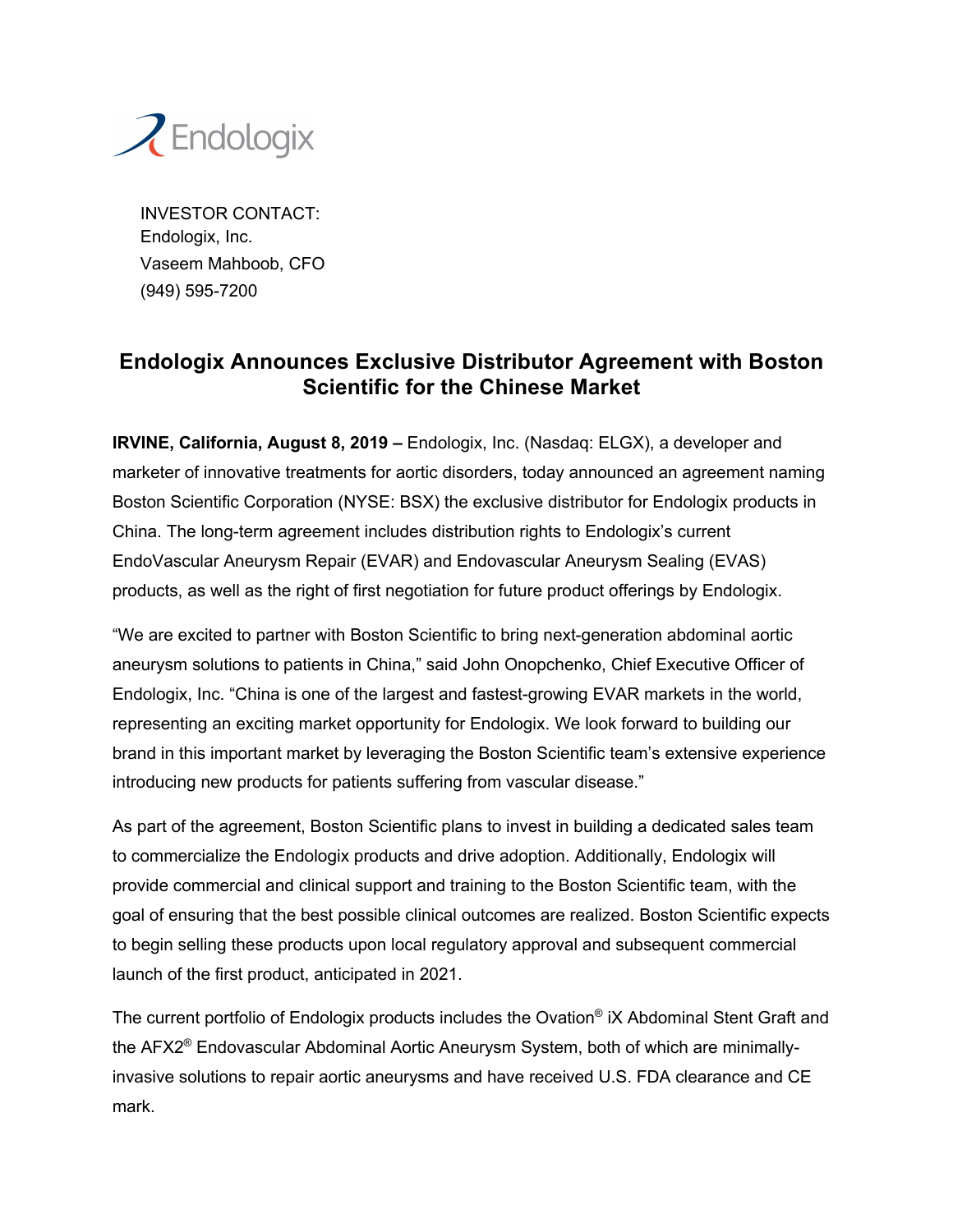## **About Endologix, Inc.**

Endologix, Inc. develops and manufactures minimally invasive treatments for aortic disorders. The Company's focus is endovascular stent grafts for the treatment of abdominal aortic aneurysms (AAA). AAA is a weakening of the wall of the aorta, the largest artery in the body, resulting in a balloon-like enlargement. Once an AAA develops, it continues to enlarge and, if left untreated, becomes increasingly susceptible to rupture. The overall patient mortality rate for ruptured AAA is approximately 80%, making it a leading cause of death in the U.S. For more information, visit www.endologix.com.

## **Cautions Regarding Forward-Looking Statements**

*Except for historical information contained herein, this press release contains forward-looking statements within the meaning of the Private Securities Litigation Reform Act of 1995. These forward-looking statements generally can be identified by the use of words such as "anticipate," "expect," "could," "may," "will," "believe," "estimate," "forecast," "goal," "project," "continue," "outlook," "guidance," "future," other words of similar meaning and the use of future dates. Forward-looking statements used in this press release include: the expectation that Endologix will be able to build its brand in the Chinese market; Boston Scientific's plan to invest in building a dedicated sales team to commercialize the Endologix products and drive adoption; ; and Boston Scientific's expectation that it will begin selling Endologix products upon local regulatory approval and subsequent commercial launch of the first product in 2021, the accuracy of which are necessarily subject to risks and uncertainties that may cause Endologix's actual results to differ materially and adversely from the statements contained herein. Some of the potential risks and uncertainties that could cause actual results to differ materially and adversely from anticipated results include, continued market acceptance, endorsement and use of Endologix's products, the success of clinical trials relating to Endologix's products, product research and development efforts, uncertainty in the process of obtaining and maintaining regulatory approval for Endologix's products including local regulatory approval for Endologix's products in China, the ability to develop and maintain a successful partnership between Endologix and Boston Scientific, Endologix's ability to protect its intellectual property rights and proprietary technologies, and other economic, business, competitive and regulatory factors. The forwardlooking statements contained in this press release speak only as of the date of this press release. Endologix undertakes no obligation to update any forward-looking statements contained in this press release to reflect new information, events or circumstances after the date*